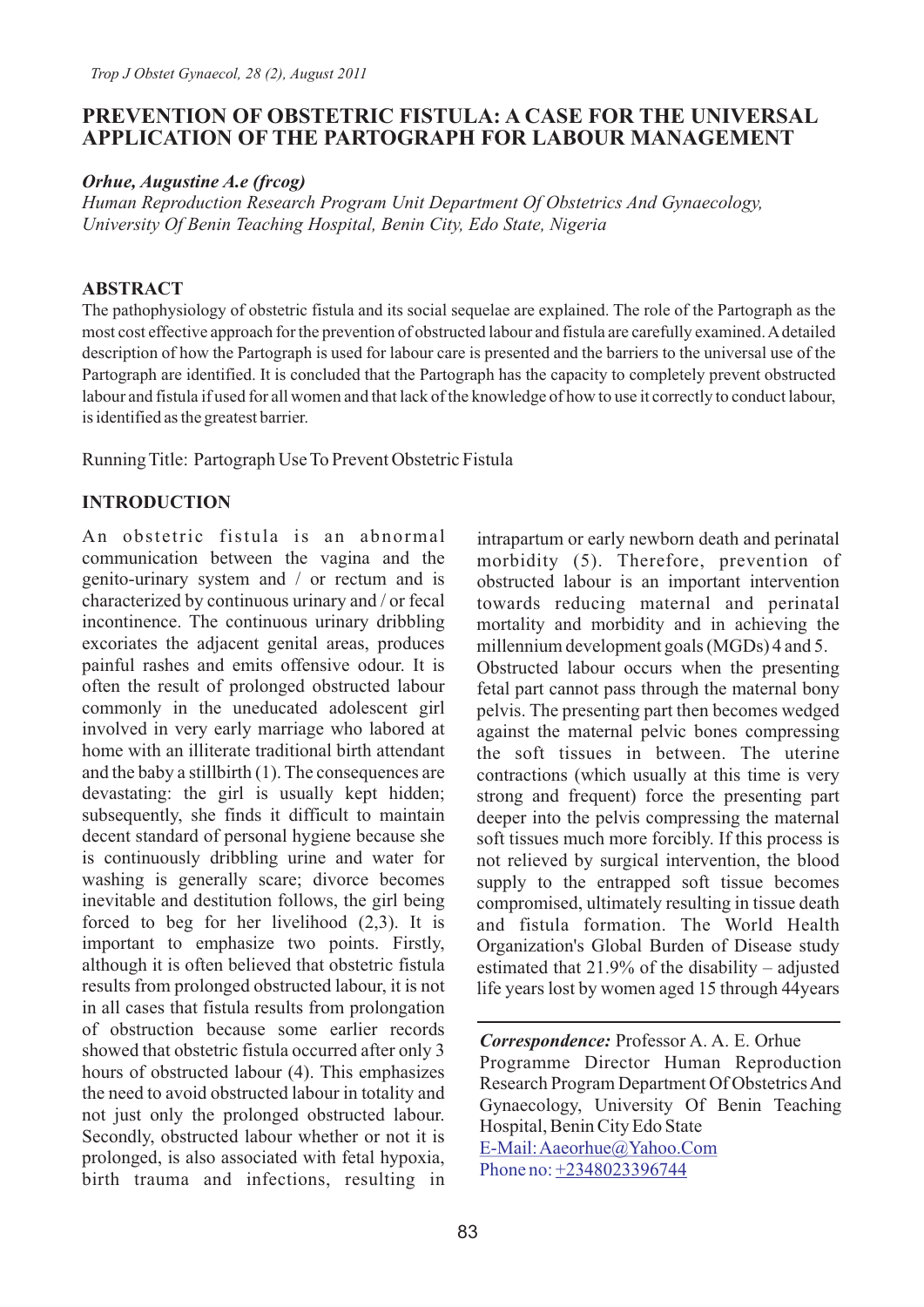were attributable to reproductive ill-health and that 14.5 years per woman were lost to adverse maternity related causes such as obstetric fistula which account for 22% of all morbid maternal conditions (6). Not only does the problem of fistula affect the productivity of a country, community and household, it also changes the life of the affected women forever. Women with fistula are no longer able to successfully fulfill their societal role of wife and mother and are often deserted by husbands and family and stigmatized by society.

The core issue is that, obstetric fistula is preventable through a number of now well known strategies like educating community leaders, religious leaders, parents, grandparents, peer counselors and various media to promote norms and behaviours to delay early marriage, and early initiation of sexual activity. Others, are family planning which should be available and accessible, basic child birth education for the pregnant women, on the importance of delivering at a health facility. In spite of all these, the most dependable strategy for prevention of fistula is the prevention of obstructed labour which is easily achievable.

### **P R E V E N TION OF OBST R U C TE D LABOUR**

i. **Antenatal prediction of obstructed labour**

Obstetric practice in the past, included identifying women at risk of obstructed labour, aiming for straight delivery without labour as a way to prevent obstructed labour. Such risk factors in the past, included short stature and small shoe size which are indirect markers of small pelvis and potential cephalo-pelvic disproportion (CPD) and hence risk for obstructed labour. The predictive value of these criteria are too low to justify direct obstetric intervention and even clinical and ultra sound estimation of fetal weight are all unreliable in predicting obstructed labour (7). Also external and internal p el vimetry either by clinical measurements or by imaging techniques to identify women at risk of obstructed labour, are described in standard obstetric

textbooks (8,9). Pelvimetry in general has been confirmed to be a poor predictor of obstructed labour and hence unreliable  $(10).$ 

ii. **Intrapartum prediction of obstructed labour through detection of slow labour progress**

Virtually all the antenatal methods described, have poor predictive values for obstructed labour because the changes that occur in the dimensions of the fetal head and the maternal pelvis during labour cannot be successfully predicted by any antenatal methods. Labour is the best test for the diagnosis of CPD at which time the fetal head is also the best pelvimeter during the course of labour. During active phase labour, a decrease in the presenting dimension of the fetal head brought about by increasing flexion, asynclitism and moulding, and the increased in maternal pelvic dimension through relaxation of the pelvic joint ("give of the pelvis") help to overcome many cases of CPD suspected before the onset of labour. Similarly, very often CPD occurs in active phase labour in cases where there was no suspicion or risk for CPD in the antenatal period or even in early part of labour; the neglect of which will eventually result in obstructed labour (11). Hence, assessing the progress of active phase labour is the best way to predict obstructed labour. Out of the three known methods for assessing progress in the active phase labour (monitoring of the descent of the presenting part, assessment of uterine contractions and assessment of the rate of cervical os dilatation), monitoring the rate of cervical os dilatation is the most dependable and objective to be used (11). The normal rate of cervical os dilatation in the active phase labour is 1cm per hour and this is the normogram for assessing progress in active phase labour worldwide (12-14). During the course of labour, regular vagina examination is used to assess the rate of cervical os dilatation to identify those women progressing normally who will achieve vagina delivery. Those who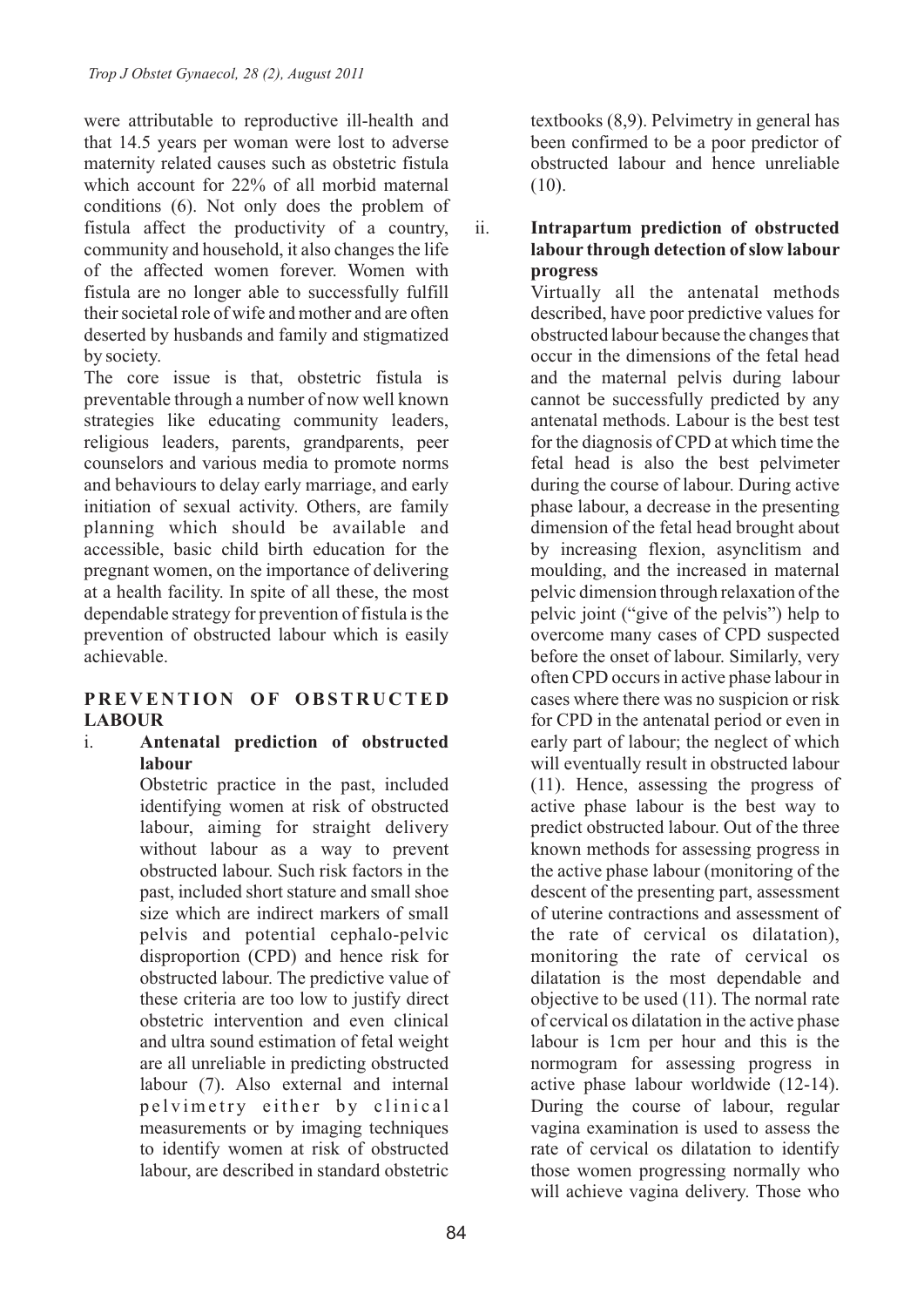are progressing at the rate of less than 1cm per hour are in slow progress and without the appropriate intervention will progress to obstructed labour. Early diagnosis of slow labour progress in active phase labour and appropriate intervention are the most objective and dependable way to prevent obstructed labour. The Partograph is a simple tool, designed over 39years ago, that has been used for early diagnosis of slow labour progress, the treatment of which will prevent obstructed labour and its sequelae.

# **The use of the Partograph to prevent obstructed labour and obstetric fistula**

i. **How the use of the Partograph can prevent obstructed labour**

It is important to address this issue because only few workers have explained the details of how the Partograph can prevent obstructed labour, obstetric fistula and even maternal deaths. Labour is the act of expulsion of the fetus and placenta from uterus at term through the vagina to the outside world via the process of first, second and third stages of labour (15). The first stage labour is the longest and most tedious but it is the determinant of outcome of labour because quite often, abnormal first stage is followed by abnormal second and third stages (16). Although first stage has a latent and active phases, the active phase labour is the actual determinant of labour outcome and it is the phase that deserves close supervision. Monitoring first stage active phase labour, is usually by assessment of cervical os dilatation rate; the normal rate of which is 1cm per hour and a rate of progress less than 1cm per hour is slow labour progress. Slow labour progress is the earliest anomaly of active phase labour which if not detected and treated, will progress later to obstructed labour and its sequelae.

The actual issue in the prevention of obstructed labour, is the inability of caregiver in labour to recognize slow labour progress which always heralds obstructed labour. In most instances, the features of obstruction would have set in, before the caregiver realizes at all that something is wrong. This is very common in the developing countries where often care in labour is provided by staff who maybe skilled birth attendant but lack the obstetric skill to easily diagnose slow labour progress without any aid. This explains why, even midwives and other skilled birth attendants, refer labour complication very late. The Partograph is the clinical tool which when used to record observations in labour according to the structured protocol will assist with diagnosis of slow labour process in active phase early enough for appropriate intervention to correct this anomaly so that normal labour progress can be restored and obstructed labour completely prevented. This is achieved through the idea of the alert and action lines on the Partograph. The alert line is the visual mark of 1cm per hour cervical os dilatation rate of progress and facilitates easy recognition of slow labour progress so that the recommended actions can be taken to prevent obstructed labour. The action line is a visual mark of slow labour progress in active phase for a considerable period ranging from 2, 3 or 4 hours. This is often represented by the action line which on the WHO modified Partograph is 4 hours from the alert line. The action line is the visual mark of when defined intervention must be instituted by the staff with the cognate knowledge of what intervention must be initiated as appropriate treatment for the slow progress.

ii. **How to use the Partograph to prevent obstructed labour and obstetric fistula Description of the Partograph** 

This section shall rely on the current knowledge of labour in which active phase first stage labour is defined as a cervical os dilatation of 4cm and above associated at term with regular, painful, and palpable contractions, of at least one in every 10 minutes interval. The Partograph for this discussion shall be the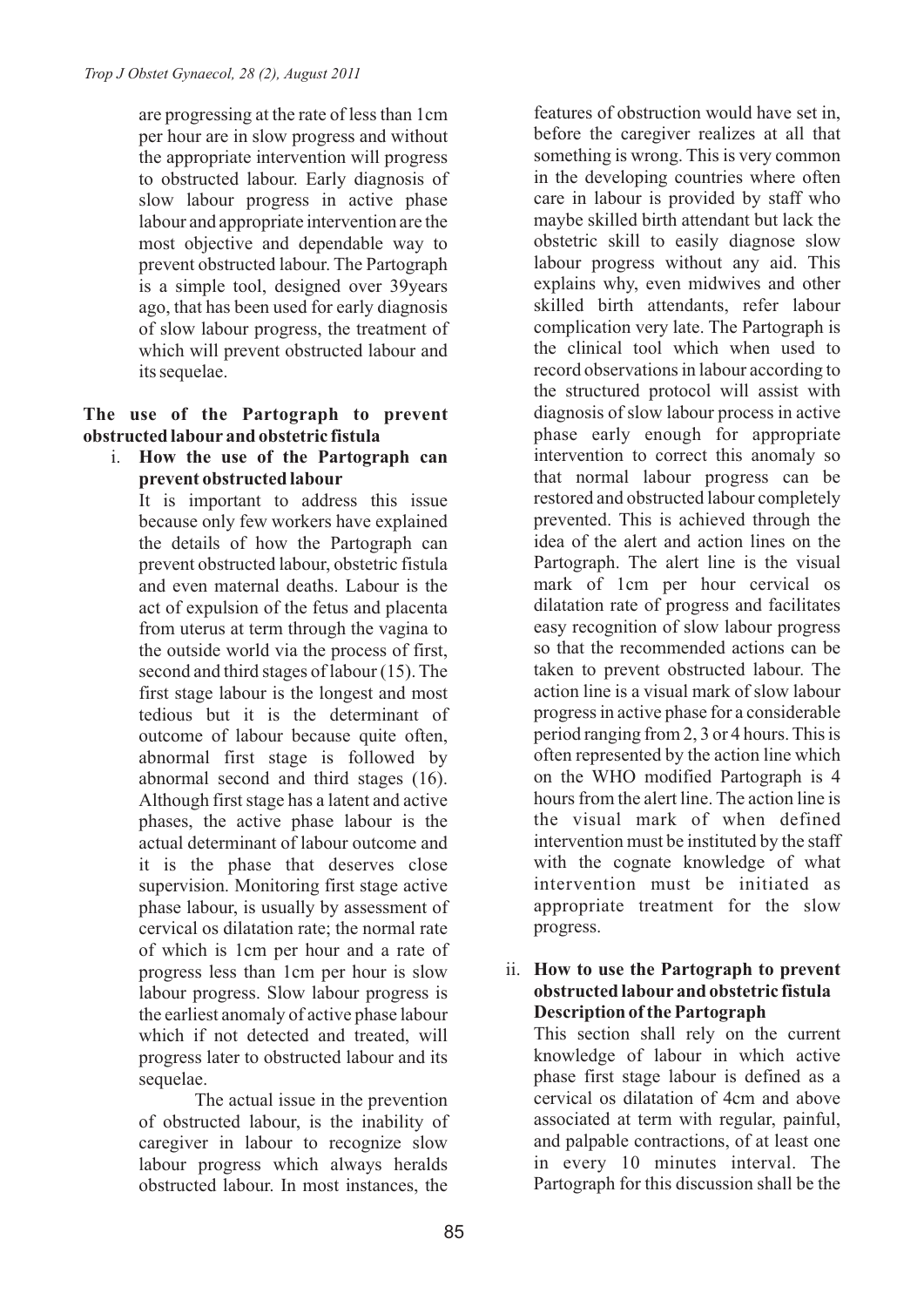modified WHO Partograph with the printed alert line from 4cm cervical os dilatation to 10cm dilatation on a slope of 1cm per hour. The action line is printed 4 hours parallel and to the right of the alert line. The Partograph is meant for recording observations in active phase labour aiming to alert midwives and obstetricians to deviation in labour course as well as in maternal and fetal well being. The observations are commonly fetal vital signs ( fetal heart rate (FH), volume and colour of liquor and moulding), maternal vital signs (blood pressure, pulse rate, respiration rate, urinary volume and content) contraction details (contraction, frequency per every 10minutes, duration and consistency), progress of labour, (descent of the leading part and cervical os dilatation), and therapeutics undertaken on the course of labour (infusion, analgesics, oxytocics, antihypertensives, tocolytics and anticonvulsant drugs). All these are recorded in a graphic format against time spent in active phase labour so that; it is easy to view in a single spread, the variations in feto-maternal vital signs with uterine contractions and labour progress. The alert and action lines are printed on the cervicograph aspect of the Partograph. There is also provision for the date and time of admission into the labour ward on the partograph.

Although the Partograph has several other auxiliary uses, we shall concentrate on the use to monitor active phase labour course for safe motherhood. The use of Partograph requires an initial training so that the care giver can understand the format. It is however to be emphasized that there are no recordings or information required for the Partograph that a skilled birth attendant will ordinarily not elicit if the Partograph was not being used to supervise labour. The Partograph is a format where these information are just filled in, hence it facilitates recordings of labour observations. In this way the Partograph is not any extra burden involving tedious recordings in labour. It provides for a uniform recording of the same essential information in all parturients which makes analysis and the comparison of results easy.

Importantly, the use of the Partograph must be associated with a preset protocol of procedure and actions/interventions agreed upon for any findings whether normal or abnormal. What constitute normal FH range, liquor colour, moulding, BP and respiration rate must be preset so that deviations are easy to know. The common causes of labour progress crossing the alert line and what actions are to be taken and which cadre of staff to take these actions must be preset. When progress crosses the action line, the common causes, what type of actions and by which staff cadre and for how long if need be, when the actions by a staff cadre to correct any anomaly is not effective, what observation will reveal this and the next staff to be involved in such more complicated cases, must all be preset and known to all. In the context of present day knowledge of labour, the Partograph is a structured protocol of actions and procedures for teamwork management of labour whether it is normal or abnormal to ensure good feto-maternal outcome (17). The purpose of the Partograph is to record observation in labour so as to alert caregivers to deviations in labour course like slow labour progress for more careful treatment by the appropriate staff cadre. However, when the progress now crosses the action line, the more senior staff cadre with the appropriate skill must now take over subsequent management until delivery to ensure safe outcome. The skilled attendant in labour must be trained in these detailed aspects of the Partograph.

# **Protocol foruse of the partograph**

A common protocol for the use of the Partograph nowadays is as follows. Once women are confirmed in active phase labour, an artificial rupture of membranes (ARM) is performed, the findings are all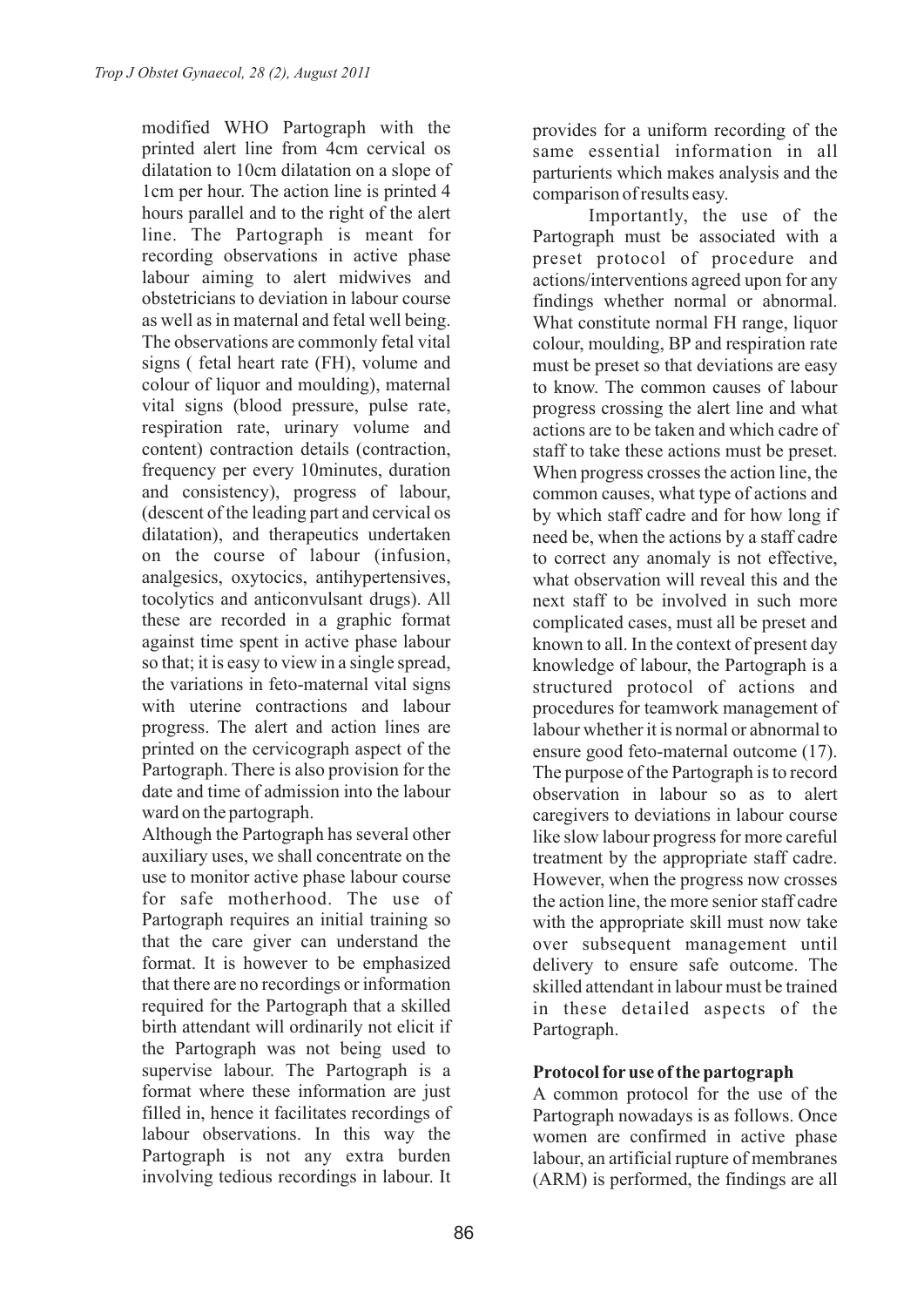recorded on the Partograph and time of the confirmation in active phase is recorded as the zero time for the woman. The findings at the vagina examination (VE), are projected to the printed alert line on the yaxis and plotted. The next examination which will be after one hour, consist of vital signs for the mother and fetus and contraction details, and are recorded on the Partograph in a graphic form which should have been taught at an earlier training. This is repeated every hour until second stage when it will now be every 10minutes until delivery. The VE is repeated every 4hourly or if deemed appropriate, earlier and plotted on the Partograph such that it is projected along the printed alert line on the y-axis and plotted. The recording of the assessment of the descent of the presenting part is similarly projected along the printed alert line. The graph of cervical os dilatation progress is joined with dotted lines to show a relationship to both alert and action line. When the graph of progress is to the left of the alert line, it implies that the progress is normal at the rate of 1cm or more per hour and if this is sustained, the parturient will end up with normal delivery and will be managed by the same cadre of caregiver, who has been conducting the labour from the onset.

### **Progress crossing alert line**

When the graph of cervical os dilatation progress crosses the alert line, this is, a prompt alert to the diagnosis of slow labour progress which is the earliest obstetric anomalies that may herald obstructed labour if neglected. When it occurs at a peripheral unit where the staff has no skill for the management of slow labour, every arrangement should be finalized, to transfer the woman to a centre where there are staffs with obstetric skill to manage slow labour progress. If the woman is at a secondary or tertiary unit where there are staff with obstetric skill, the midwife if she was the staff managing, should transfer the woman to the care of the obstetric team who will assess and

exclude common causes of slow progress crossing alert line like intact fetal membranes or dehydration and treat as appropriate. From then on, the management of this case shall be by the staff (obstetric team) with the appropriate skill of how to manage it either in the same labour ward or transferred from another unit. This is the concept of interprofessional transfer from the midwife to the obstetric team, for parturients whose cervical os dilatation progress is less than 1cm per hour indicated by plotted dilatation crossing the alert line.

# **Progress crossing the action line**

When the graph of progress cross the action line which on the modified WHO Partograph is 4hours from the alert line, this implies very significant slow progress with severe threat of obstructed labour if not appropriately managed. The more senior member of the obstetric team (such as a senior registrar in a tertiary level unit) with vast knowledge of how to manage such cases, must now be involved to take over. The action will include a comprehensive review of the case and an astute vagina examination (VE) to identify the cause of slow progress at the action line, like uterine inertia, CPD or cervical dystocia. While the appropriate intervention for slow progress due to uterine inertia is oxytocin augmentation, that due to CPD or cervical dystocia will be operative delivery; hence the care giver who is to decide on which intervention, must be knowledgeable or else a mistaken diagnosis may be disastrous. This is the concept of intraprofessional transfer from one obstetric team member to a more senior member for safe outcome (18). It is also important to note that once the care in labour has involved a more skilled person in the labour care team, it is imperative that more senior staff must maintain the care until delivery, because once there is any problem in the first stage labour, there may also be, second and third stage of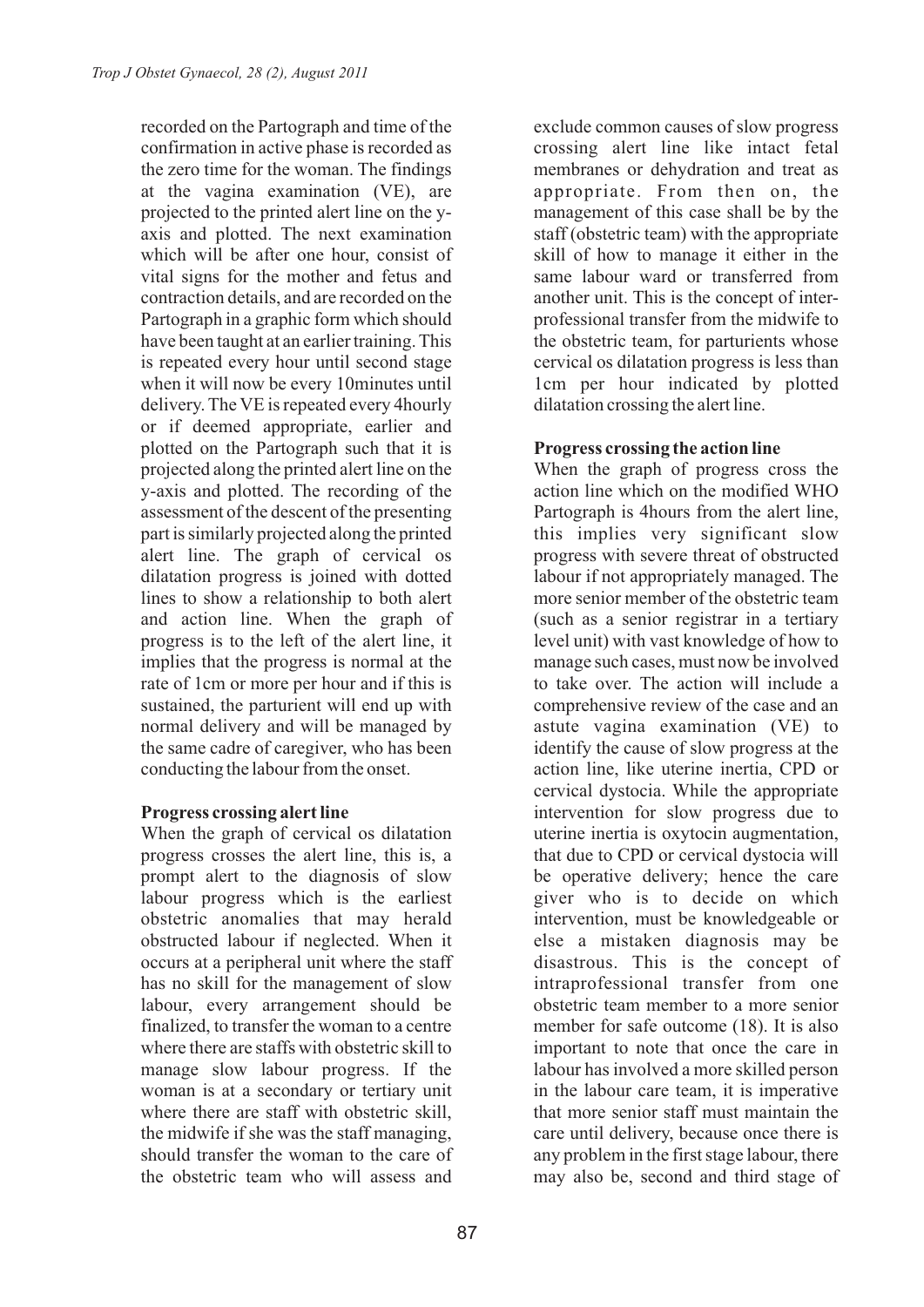labour problems for which the more skilled person will similarly be required.

This demonstrates that, the use of the Partograph for safe conduct of active phase is a structured preset protocol in which there must have been a prior training at which providers are made familiar with the agreed action/procedures and intervention for all findings observed in active phase labour whether normal or abnormal. This is how the Partograph should be used to prevent obstructed labour. It is not to be used as in several previous studies (19-22)), where the Partograph was used without preset protocol on what actions/interventions and what cadre of staff will take any particular action based on the findings. Although this protocol has emphasized the W.H.O Partograph with 4 hours action line, from the alert line, it could be used for Partograph with action line at 2 or 3 hours and outcome may be the same. As long as the labour management follows a preset protocol and the appropriate staff cadre handles the problems as they arise, the outcome will be good for the mother and baby inspite of the differences in action line placement at 2, 3 or 4hours from the alert line. It is the appropriateness of the action at the action line (which will be a reflection of the skill of the staff conducting the intervention) that determines the good outcome in the use of the Partograph for preventing obstructed labour.

There are several studies which confirm the usefulness of the Partograph in all healthcare settings (22-25). There are also some studies which question the rationale for the use of the Partograph and in particular that the partograph interferes with the autonomy of the midwife in conducting labour without any restriction (26-28). For this later group, it is important to stress that success of care in labour now is a teamwork among care giver in which the limit of care for labour anomalies is well defined and the Partograph is the best tool to facilitate this teamwork approach particularly with the alert and action lines system. This is what makes the Partograph a useful tool for all cadres of labour care givers.

## **CONCLUSION**

In practical realities, the WHO Partograph and protocol, is a structured procedure for the management of first stage active phase labour to prevent obstructed labour, based on the anticipation of normal progress at the rate of 1cm per hour (visually represented as the alert line); in which the midwives are involved from the onset of the active phase and maintain labour care for labour course which has not crossed the alert line but refer women whose labour progress cross the alert line to the obstetric staff. For the obstetric staff who takes over further management for women whose progress cross the action line (which on the modified WHO Partograph is 4 hours from the alert line) a review including VE should be performed to establish the cause of this delay and the identified cause is treated according to standard treatment. By this approach (the use of the Partograph) slow labour progress is effectively treated and obstructed labour completely prevented. The correct and appropriate use of the Partograph entails a package in which the midwife begins the labour care and completes such labour until delivery as long as the progress is such that the alert line is not crossed. The obstetric staff is only a back up for women whose progress becomes abnormal as revealed by the plotted progress crossing not only the alert line but also the action line. The action taken, at the action line is a package of the appropriate treatment for the established cause of the slow progress. Hence whenever the Partograph is used for labour management, there must be means (including logistic facilities) for effecting this in-built referral for cases who develop slow progress for optimal treatment by the appropriate staff either in the same or another hospital. In this way, obstructed labour and obstetric fistula will be completely prevented through the universal use of the Partograph by skilled birth attendant in all health settings worldwide.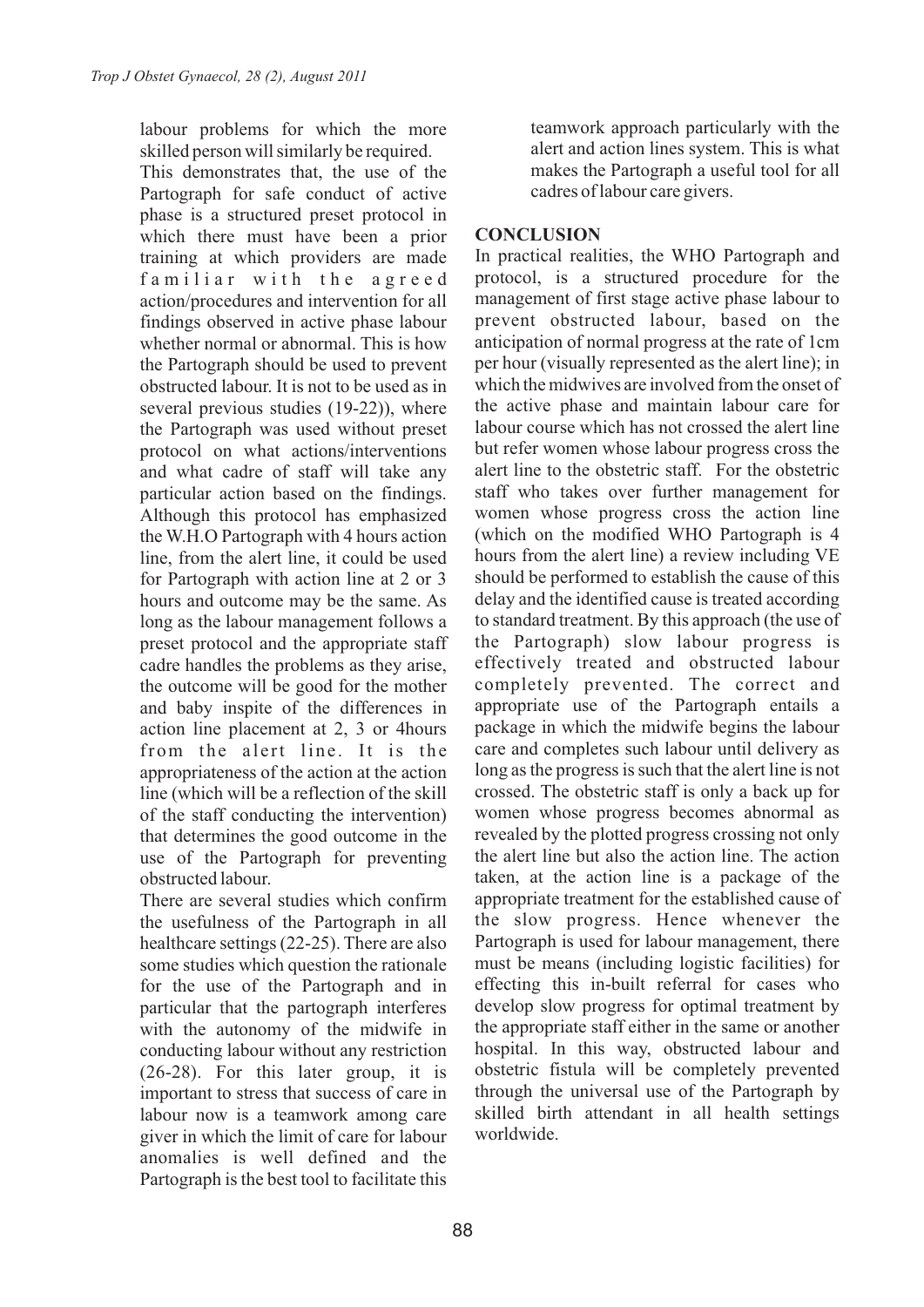#### **REFERENCES**

- 1. Harrison, K.A. "Obstetric Fistula: One social calamity too many". Brit. J. Obstet.Gynaecol. 1983; 90: 385-386
- 2. Harrison, K.A. "Child-bearing, health and social priorities: A survey of 22,774 consecutive deliveries in Zaria, Northern Nigeria". Brit. J. Obstet.Gynaecol. 1985; 92: (suppl 5): 1-119
- 3. Ahmed, S., Holtz, S.A. social and economic consequences of obstetric fistula: Life changed forever. 2007; 99: 510-515
- 4. Mahfouz, N. "Urinary fistula in women". J. Obstet.Gynaecol brit. Empr. 1930; 37: 566- 576
- 5. Matha; M. The Partograph for the prevention of obstructed labor. Clin\_Obstet.Gynecol. 2009; 52: 256-269
- 6. Murray, C., Lopez, A. The global burden of disease: a comprehensive assessment of mortality and disability from diseases, injuries and risk factors in 1990 and projected to 2020. Cambridge M.A: Harvard University Press on behalf of World Bank and WHO 1996
- 7. Hofmeyr, G.J. Obstructed lanor: Using better technologies to reduce mortality. Int. J. Gynecol.Obstet. 2004; 85(suppl 12) 562-572
- 8. Donald, I. Practical obstetric problems. Lloyd-luke (medical books) Ltd (PG Asian Edition 1979
- 9. Myerscough P.R. Munro Kerr's Operative obstetrics. ATBS Publishers (Indias under arrangement with Balliere Tindall U.K. 1002
- 10. Pattinson, R.C., Farrell, E.M.E. Pelvimetry for fetal cephalic presentation at or near term. Cochrane Database Syst Rev 1997; 2: CD000161. D01: 10.1002/14651858 CD00161
- 11. O'Driscoll, K., and Meagher, D. Active management of labour. The Durblin experience. 2<sup>nd</sup> Ed. Baillere Tindall London. 1986. P. 43
- 12. O'Driscoll, K., Strange, J.M: Active management of labor. Brit. M.J. 1973; 3: 135- 137
- 13. Duignam, N.M., Studd, J.W., Hughes, H.O. Characteristics of normal labour in different racial groups. Br. J. Obstet.Gynecol. 1975; 82: 593-601
- 14. World Health organization Partograph in

management of labour. World Health Organization Maternal Health and Safemotherhood programme. Lancet. 1994; 343: 1399-1404

- 15. Orhue A.A.E. Normal labour: principles and practice of the conduct of labour. Trop. J. Obstet.Gynaecol. 1998; 5: 1-14
- 16. Orhue, A.A.E. Normal labour. In agboola Akin (Eds). Text Book of Obstetrics and Gynaecology for medical students  $2<sup>nd</sup>$  Edit. Heineman educational books Nigeria Plc. 2006. ).2830302
- 17. Orhue, A.A.E. Principles of labour management and the role of the Partograph in contemporary obstetric practice: In Health Sector Reforms and Maternal Health. Eds: Omigbodu A.D; Olayemi O; Oladokun, A. Ladipo, O.A. Proceeding of the  $39<sup>th</sup>$  Annual Conference of SOGON, Ibadan, Nigeria. 2005. P. 388-397
- 18. Orhue, A.A.E. Utility of the alert line and action lines on the Partograph as hallmark for inter and intra professional referrals in labour at tertiary level care labour ward In Health Sector Reforms and Maternal Health. Eds: Omigbodu A.D; Olayemi O; Oladokun, A. Ladipo, O.A. Proceeding of the  $39<sup>th</sup>$  Annual Conference of SOGON, Ibadan, Nigeria. 2005. P. 384-387
- 19. Wolsh, D. Management of progress in the first stage of labour. Midwives chronicle 1994; 107: 84-88
- 20. Windrim, R. Seaward P.G., Honett, E. et al: A randomized controlled trial of a bedside Partograph in active management of primiparous labour. J. Obstet.Gynaecol.can 2007; 29: 27-34
- 21. Walss Rodriguez RJ, Gadino RF, Tapia. R.S. Trial of labour. A comparative study between Friedman's Partogram and conventional descriptive Partogram. Gincol.Obstet. M. ed. 1987; 55: 318-322
- 22. Pattinson RC. Howarth,C.R., Mdlnli. W. et al: Aggressive or expectant management of labour: a randomized clinical trial. BJ OG 2003; 110: 457-461
- 23. Varidya, P.R., Patkar, L.V. Monitoring of labour by Partogram. J. Indian med. Assoc. 1988; 83: 147-149
- 24. Burgess, H.A. Use of the labour graph in